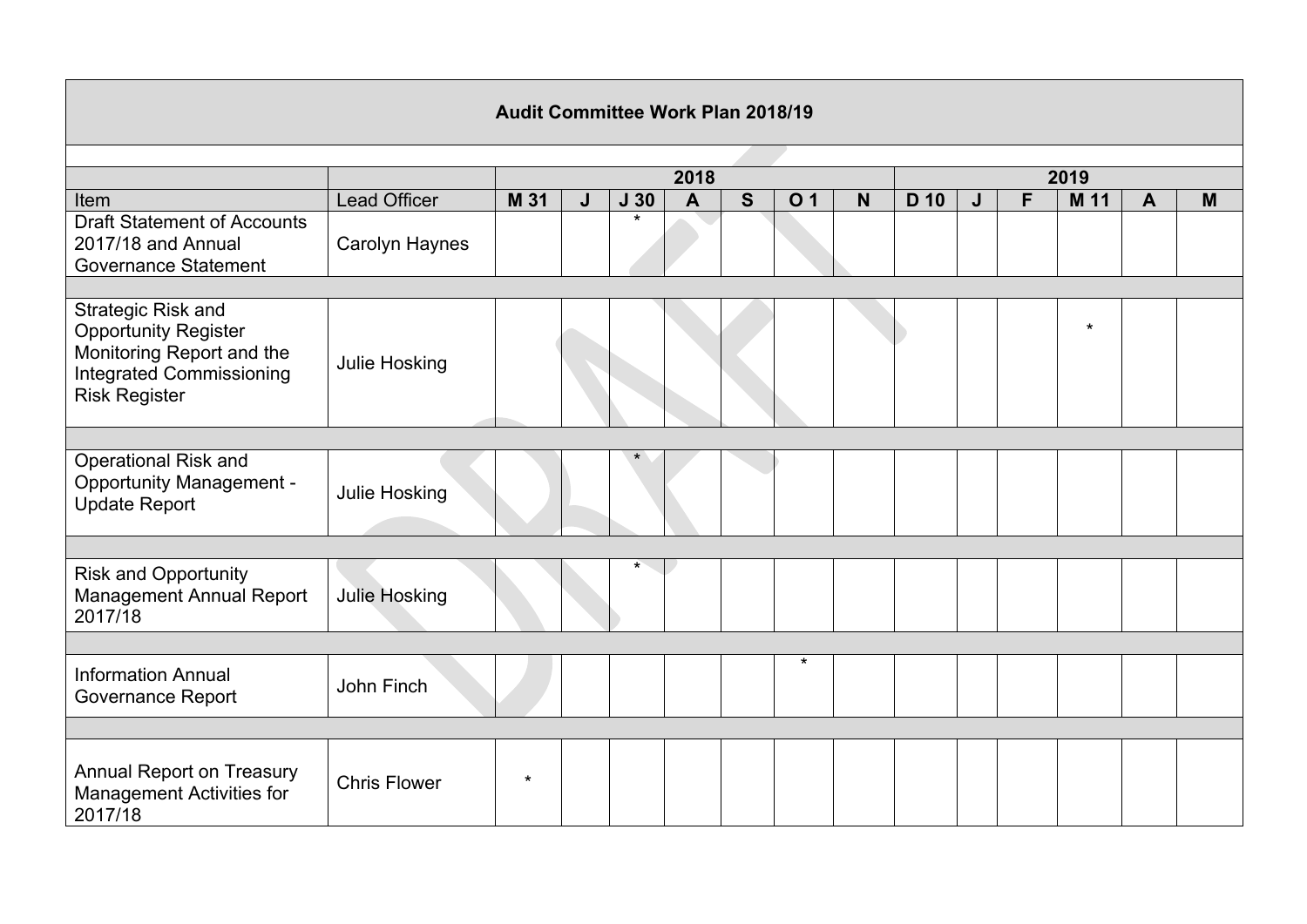| <b>Audit Committee Work Plan 2018/19</b>                                     |                                       |         |   |                 |                |             |                |             |         |      |   |         |              |   |  |  |
|------------------------------------------------------------------------------|---------------------------------------|---------|---|-----------------|----------------|-------------|----------------|-------------|---------|------|---|---------|--------------|---|--|--|
|                                                                              |                                       |         |   |                 |                |             |                |             |         |      |   |         |              |   |  |  |
|                                                                              |                                       | 2018    |   |                 |                |             |                |             |         | 2019 |   |         |              |   |  |  |
| Item                                                                         | Lead Officer                          | M 31    | J | J <sub>30</sub> | $\overline{A}$ | $\mathbf S$ | O <sub>1</sub> | $\mathbf N$ | D 10    | J    | F | M 11    | $\mathbf{A}$ | M |  |  |
|                                                                              |                                       |         |   |                 |                |             |                |             |         |      |   |         |              |   |  |  |
| <b>Treasury Management</b><br>Practices, Principles and<br>Schedules 2019/20 | <b>Chris Flower</b>                   |         |   |                 |                |             |                |             |         |      |   | $\star$ |              |   |  |  |
|                                                                              |                                       |         |   |                 |                |             |                |             |         |      |   |         |              |   |  |  |
| Mid-Year Treasury<br>Management Report 2018/19                               | <b>Chris Flower</b>                   |         |   |                 |                |             |                |             | $\star$ |      |   |         |              |   |  |  |
|                                                                              |                                       |         |   |                 |                |             |                |             |         |      |   |         |              |   |  |  |
| <b>Treasury Management</b><br>Strategy 2019/20                               | <b>Chris Flower</b>                   |         |   |                 |                |             |                |             | $\star$ |      |   |         |              |   |  |  |
|                                                                              |                                       |         |   |                 |                |             |                |             |         |      |   |         |              |   |  |  |
| <b>Counter Fraud Annual Report</b>                                           | Mike Hocking /<br>Ken Johnson         |         |   |                 |                |             |                |             |         |      |   |         |              |   |  |  |
|                                                                              |                                       |         |   |                 |                |             |                |             |         |      |   |         |              |   |  |  |
| Health and Safety Annual<br>Report                                           | <b>Clare Cotter</b>                   |         |   |                 |                |             | $\star$        |             |         |      |   |         |              |   |  |  |
|                                                                              |                                       |         |   |                 |                |             |                |             |         |      |   |         |              |   |  |  |
| Internal Audit Annual Report<br>2017/18                                      | David Curnow /<br><b>Brenda Davis</b> | $\star$ |   |                 |                |             |                |             |         |      |   |         |              |   |  |  |
|                                                                              |                                       |         |   |                 |                |             |                |             |         |      |   |         |              |   |  |  |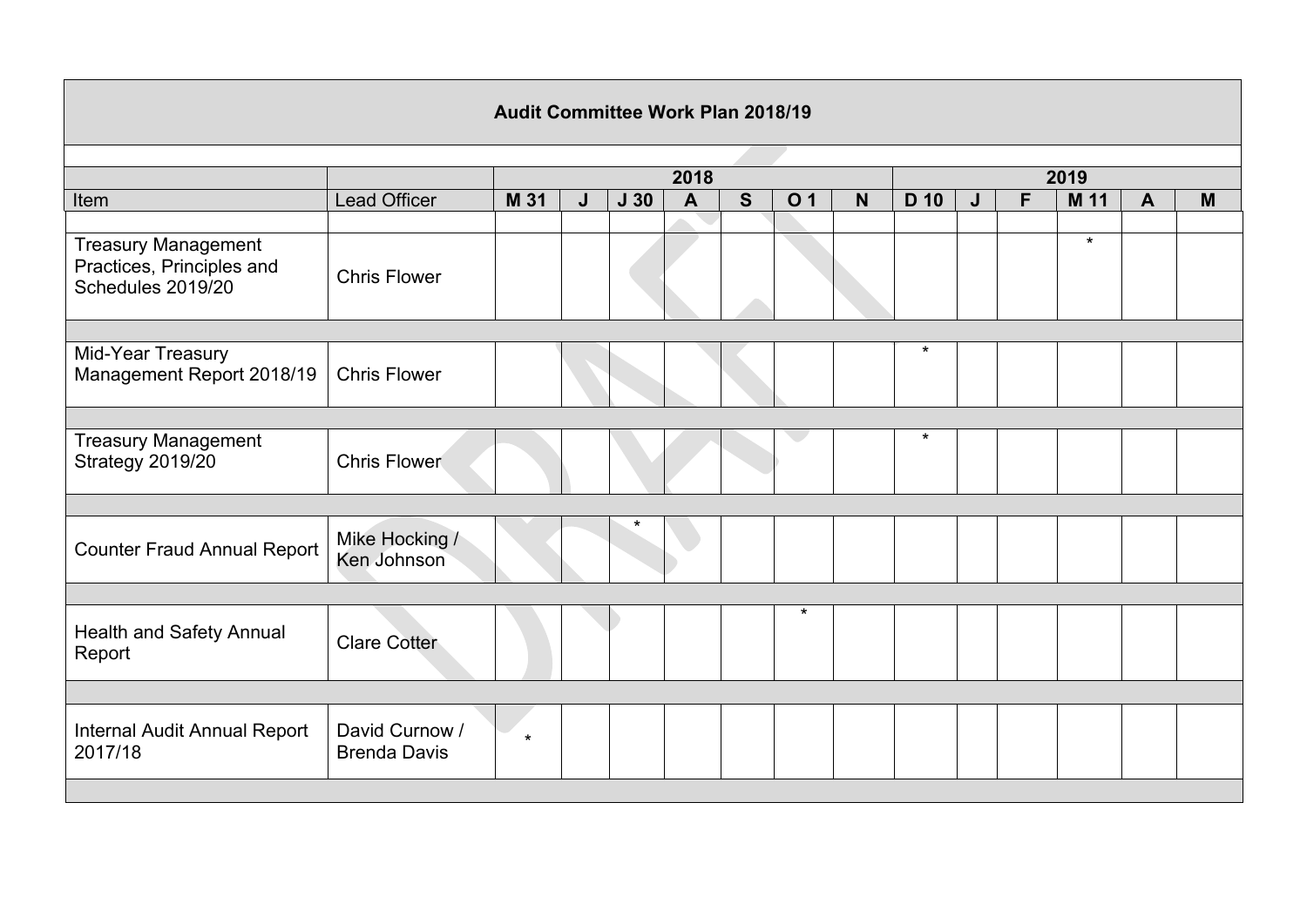| <b>Audit Committee Work Plan 2018/19</b>                                                                                                       |                                       |      |   |                 |                |   |                |             |         |   |   |         |              |   |
|------------------------------------------------------------------------------------------------------------------------------------------------|---------------------------------------|------|---|-----------------|----------------|---|----------------|-------------|---------|---|---|---------|--------------|---|
|                                                                                                                                                |                                       |      |   |                 |                |   |                |             |         |   |   |         |              |   |
|                                                                                                                                                |                                       |      |   |                 | 2018           |   |                | 2019        |         |   |   |         |              |   |
| Item                                                                                                                                           | Lead Officer                          | M 31 | J | J <sub>30</sub> | $\overline{A}$ | S | O <sub>1</sub> | $\mathbf N$ | D 10    | J | F | M 11    | $\mathbf{A}$ | M |
| Internal Audit Half Year<br>Report 2017/18                                                                                                     | David Curnow /<br><b>Brenda Davis</b> |      |   |                 |                |   |                |             | $\star$ |   |   |         |              |   |
|                                                                                                                                                |                                       |      |   |                 |                |   |                |             |         |   |   |         |              |   |
| Internal Audit - Progress<br>Report                                                                                                            | David Curnow /<br><b>Brenda Davis</b> |      |   |                 |                |   | $\star$        |             |         |   |   |         |              |   |
|                                                                                                                                                |                                       |      |   |                 |                |   |                |             |         |   |   |         |              |   |
| Internal Audit Follow Up<br>Report 2017/18                                                                                                     | David Curnow /<br><b>Brenda Davis</b> |      |   |                 |                |   |                |             |         |   |   |         |              |   |
|                                                                                                                                                |                                       |      |   |                 |                |   |                |             |         |   |   |         |              |   |
| Internal Audit Charter and<br>Strategy 2018/19                                                                                                 | David Curnow /<br><b>Brenda Davis</b> |      |   |                 |                |   |                |             |         |   |   | $\star$ |              |   |
|                                                                                                                                                |                                       |      |   |                 |                |   |                |             |         |   |   |         |              |   |
| Internal Audit Plan 2018/19                                                                                                                    | David Curnow /<br><b>Brenda Davis</b> |      |   |                 |                |   |                |             |         |   |   | $\star$ |              |   |
|                                                                                                                                                |                                       |      |   |                 |                |   |                |             |         |   |   |         |              |   |
| Annual Report to Those<br><b>Charged with Governance</b><br>(ISA260 Report) 2017/2018<br>including Value for Money<br>(VFM) (External Auditor) | <b>External Auditor</b><br><b>BDO</b> |      |   | $\star$         |                |   |                |             |         |   |   |         |              |   |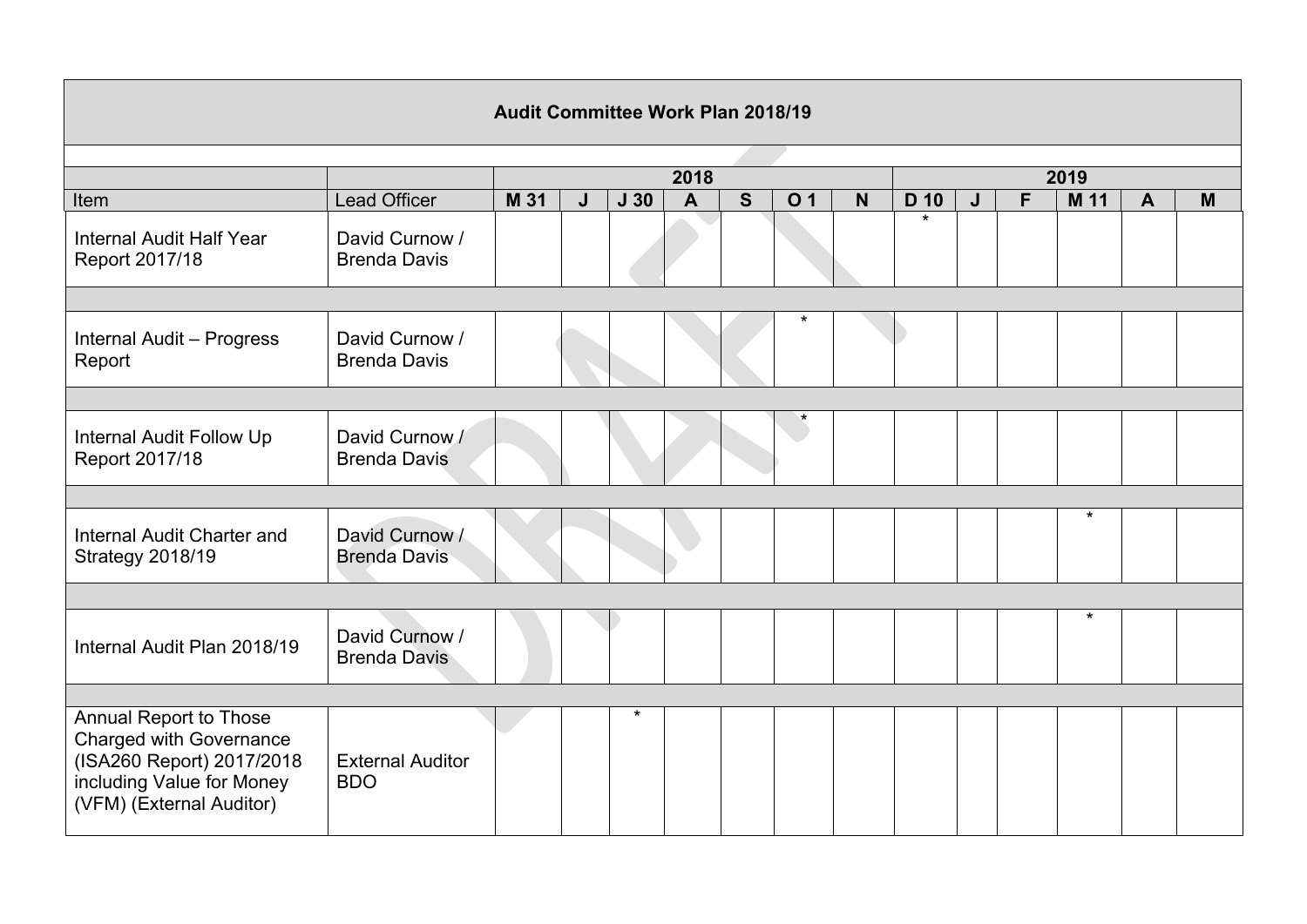| <b>Audit Committee Work Plan 2018/19</b>                                                                                                   |                                       |         |   |                                            |   |                |   |         |   |   |         |                         |   |
|--------------------------------------------------------------------------------------------------------------------------------------------|---------------------------------------|---------|---|--------------------------------------------|---|----------------|---|---------|---|---|---------|-------------------------|---|
|                                                                                                                                            |                                       |         |   |                                            |   |                |   |         |   |   |         |                         |   |
|                                                                                                                                            |                                       |         |   | 2018                                       |   | 2019           |   |         |   |   |         |                         |   |
| Item                                                                                                                                       | <b>Lead Officer</b>                   | M 31    | J | $\overline{\mathbf{A}}$<br>J <sub>30</sub> | S | O <sub>1</sub> | N | D 10    | J | F | M 11    | $\overline{\mathsf{A}}$ | M |
| <b>External Audit Progress</b><br>Report                                                                                                   | <b>External Auditor</b><br><b>GT</b>  |         |   |                                            |   |                |   | $\star$ |   |   |         |                         |   |
|                                                                                                                                            |                                       |         |   |                                            |   |                |   |         |   |   |         |                         |   |
| <b>Planning Report</b><br>(External Auditor)                                                                                               | <b>External Auditor</b><br><b>GT</b>  |         |   |                                            |   |                |   |         |   |   | $\star$ |                         |   |
|                                                                                                                                            |                                       |         |   |                                            |   |                |   |         |   |   |         |                         |   |
| <b>Annual Audit Letter</b>                                                                                                                 | <b>External Auditor</b><br><b>BDO</b> |         |   |                                            |   |                |   |         |   |   |         |                         |   |
|                                                                                                                                            |                                       |         |   |                                            |   |                |   |         |   |   |         |                         |   |
|                                                                                                                                            |                                       |         |   |                                            |   |                |   |         |   |   |         |                         |   |
| <b>Grant Claims and Returns</b><br><b>Certification (External</b><br>Auditor)                                                              | <b>External Auditor</b><br><b>BDO</b> |         |   |                                            |   |                |   | $\star$ |   |   |         |                         |   |
|                                                                                                                                            |                                       |         |   |                                            |   |                |   |         |   |   |         |                         |   |
| Integrated Commissioning -<br><b>Finance Assurance Review</b><br>Group - Annual Report<br>2017/18 including ASW Audit<br>Programme for CCG | David Northey                         |         |   |                                            |   |                |   |         |   |   | $\star$ |                         |   |
|                                                                                                                                            |                                       |         |   |                                            |   |                |   |         |   |   |         |                         |   |
| Terms of Reference for Audit<br>& Governance Committee                                                                                     | Andrew<br>Hardingham/ Sian<br>Millard | $\star$ |   |                                            |   |                |   |         |   |   |         |                         |   |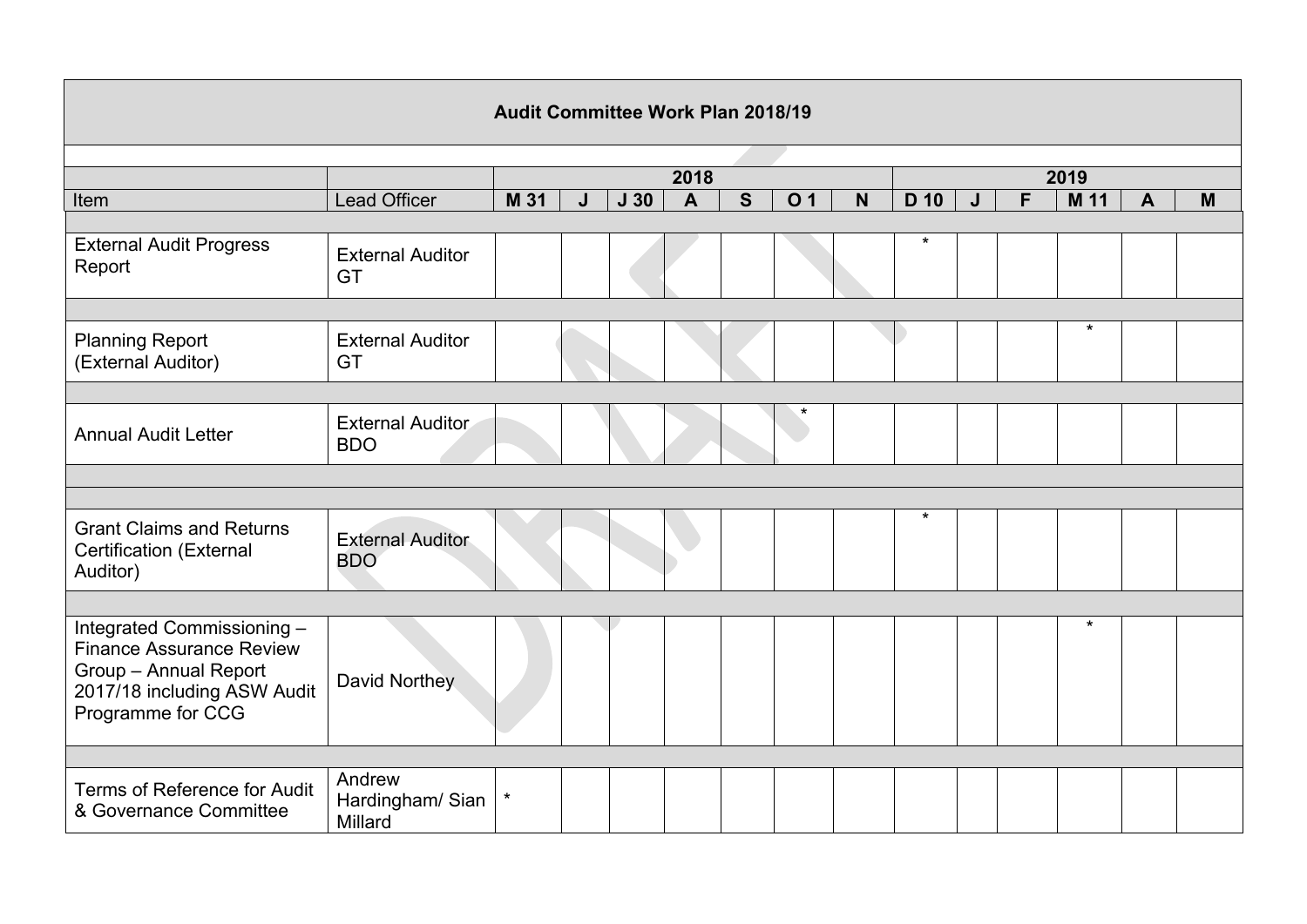| <b>Audit Committee Work Plan 2018/19</b>                                                                   |                           |         |   |                 |                         |   |                |             |         |      |   |         |                |   |  |  |
|------------------------------------------------------------------------------------------------------------|---------------------------|---------|---|-----------------|-------------------------|---|----------------|-------------|---------|------|---|---------|----------------|---|--|--|
|                                                                                                            |                           |         |   |                 |                         |   |                |             |         |      |   |         |                |   |  |  |
|                                                                                                            |                           |         |   |                 | 2018                    |   |                |             |         | 2019 |   |         |                |   |  |  |
| Item                                                                                                       | <b>Lead Officer</b>       | M 31    | J | J <sub>30</sub> | $\overline{\mathbf{A}}$ | S | O <sub>1</sub> | $\mathbf N$ | D 10    | J    | F | M 11    | $\overline{A}$ | M |  |  |
| Independent Remuneration<br><b>Panel Review</b>                                                            | Siân Millard              | $\star$ |   |                 |                         |   |                |             |         |      |   |         |                |   |  |  |
|                                                                                                            |                           |         |   |                 |                         |   |                |             |         |      |   |         |                |   |  |  |
| Review of Rolling Work Plan                                                                                | Lead Officer/DSO          | $\star$ |   |                 |                         |   |                |             |         |      |   |         |                |   |  |  |
| Whistle Blowing and Anti<br>Fraud                                                                          | Ken Johnson               |         |   |                 |                         |   |                |             | $\star$ |      |   |         |                |   |  |  |
| <b>Strategic Risk Register</b>                                                                             | Julie Hosking             |         |   |                 |                         |   | $\star$        |             |         |      |   |         |                |   |  |  |
| <b>Councillor Long Service</b><br>Award                                                                    | Siân Millard              |         |   |                 |                         |   | $\star$        |             |         |      |   |         |                |   |  |  |
| Delegation of functions to<br><b>Audit and Governance</b><br>Committee                                     | <b>Linda Torney</b>       |         |   |                 |                         |   | $\star$        |             |         |      |   |         |                |   |  |  |
| Honorary Alderman Criteria                                                                                 | Siân Millard              |         |   |                 |                         |   |                |             |         |      |   | $\star$ |                |   |  |  |
| <b>Motions on Notice</b>                                                                                   | Ross Jago                 |         |   |                 |                         |   |                |             |         |      |   | $\star$ |                |   |  |  |
| Voter Id                                                                                                   | Glenda Favor-<br>Ankersen |         |   |                 |                         |   |                |             | $\star$ |      |   |         |                |   |  |  |
| <b>Petition Arrangements</b>                                                                               | <b>Linda Torney</b>       |         |   |                 |                         |   |                |             | $\star$ |      |   |         |                |   |  |  |
| The Operational Risk<br>Monitoring Report                                                                  | Julie Hosking             |         |   |                 |                         |   |                |             | $\star$ |      |   |         |                |   |  |  |
| <b>Civic Calendar</b>                                                                                      | Siân Millard              |         |   |                 |                         |   |                |             | $\star$ |      |   |         |                |   |  |  |
| Capital Strategy report                                                                                    | <b>Chris Flower</b>       |         |   |                 |                         |   |                |             | $\star$ |      |   |         |                |   |  |  |
| Surveillance, Covert Activities<br>and the Regulation of<br><b>Investigatory Powers Act</b><br>2000 (RIPA) | Alex Fry                  |         |   |                 |                         |   |                |             |         |      |   | $\star$ |                |   |  |  |